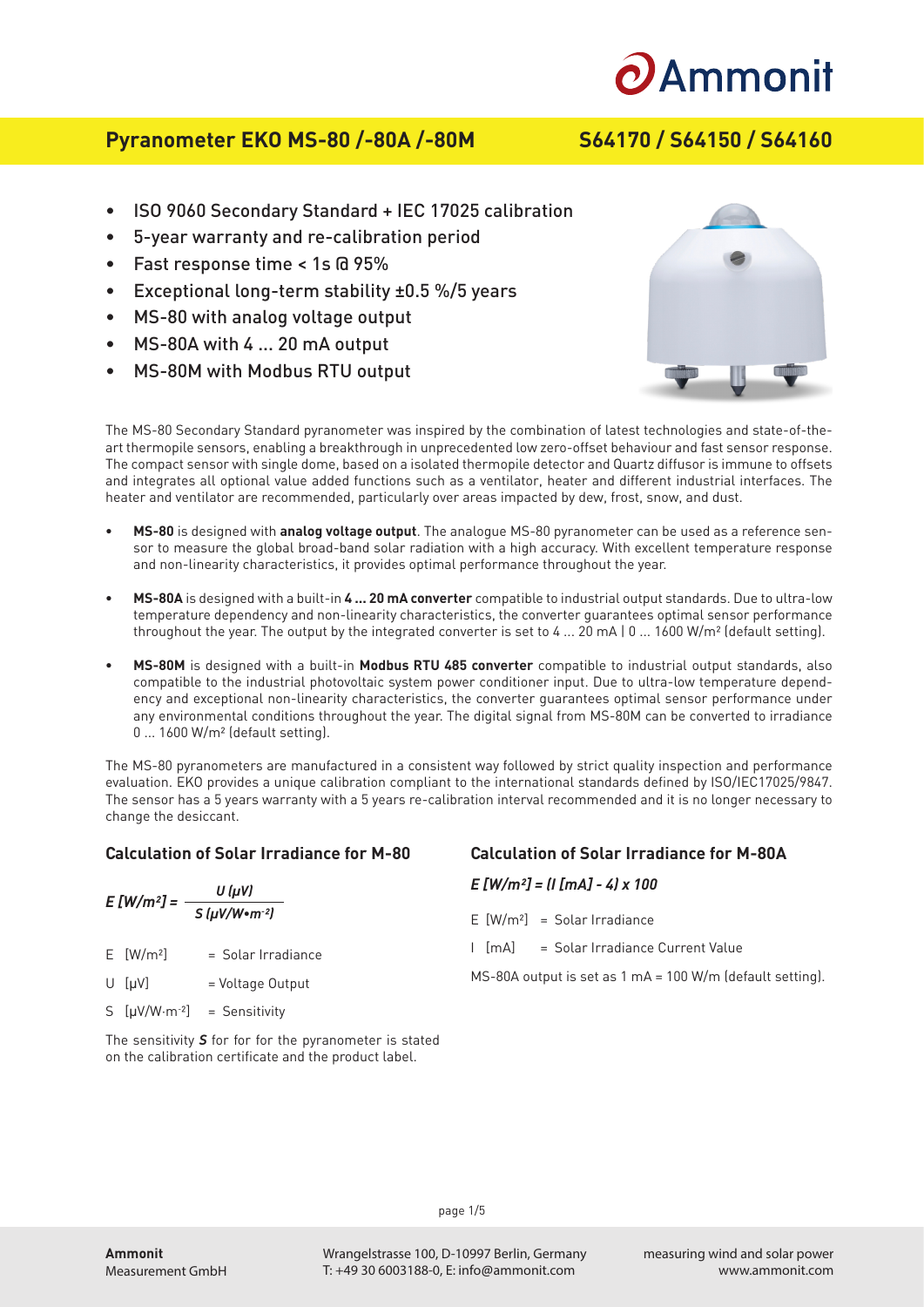# **O**Ammonit

# **Pyranometer EKO MS-80 /-80A /-80M S64170 / S64150 / S64160**

## **Specifications**

|                                                                                                | <b>Pyranometer MS-80</b>                                  | <b>Pyranometer MS-80A</b>      | <b>Pyranometer MS-80M</b>      |  |
|------------------------------------------------------------------------------------------------|-----------------------------------------------------------|--------------------------------|--------------------------------|--|
| Order No.                                                                                      | S64170                                                    | S64150                         | S64160                         |  |
| Classification                                                                                 | ISO 9060<br>Secondary Standard                            | ISO 9060<br>Secondary Standard | ISO 9060<br>Secondary Standard |  |
| Output                                                                                         | Voltage (mV)                                              | Current (4  20 mA)             | Modbus RTU                     |  |
| Sensitivity                                                                                    | $\sim 10 \ \mu V/W/m^{-2}$                                | $\sim 10 \mu V/W/m^{-2}$       | $\sim 10 \ \mu V/W/m^{-2}$     |  |
| Resolution                                                                                     | $\overline{\phantom{a}}$                                  | < 0.5 W/m <sup>2</sup>         | < 0.5 W/m <sup>2</sup>         |  |
| Wavelength range                                                                               | 285  3000 nm                                              |                                |                                |  |
| Max. operational irradiance                                                                    | 4000 W/m <sup>2</sup>                                     |                                |                                |  |
| Response time (95%)                                                                            | 0.5s                                                      | $< 1.5$ s                      | < 1 s                          |  |
| Response time (99%)                                                                            | < 1 s                                                     | < 2 s                          | < 1 s                          |  |
| Zero offset<br>(a) thermal radiation (200 W/m <sup>2</sup> )<br>(b) temperature change (5k/hr) | 1 W/m <sup>2</sup><br>± 1 W/m <sup>2</sup>                |                                |                                |  |
| Non-linearity                                                                                  | ± 0.2 %                                                   |                                |                                |  |
| Long-term stability                                                                            | ± 0.5 % / 5 years                                         |                                |                                |  |
| Direction response                                                                             | ± 10 W/m <sup>2</sup>                                     |                                |                                |  |
| Temperature response (-20  +50°C)                                                              | $< 1\%$                                                   | $< 0.5 \%$                     | 0.5%                           |  |
| Tilt response @ 1000 W/m <sup>2</sup>                                                          | ± 0.2 %                                                   |                                |                                |  |
| Impedance                                                                                      | approx. $45 k\Omega$                                      |                                |                                |  |
| Operating temperature                                                                          | $-40+80$ °C                                               |                                |                                |  |
| Power supply                                                                                   |                                                           | 12  24 V DC ± 10 %             | 12  24 V DC ± 10 %             |  |
| Power consumption                                                                              |                                                           | 0.080.75W                      | < 1.25 W                       |  |
| Cable length                                                                                   | 10 <sub>m</sub>                                           |                                |                                |  |
| Weight                                                                                         | $0.4$ kg<br>$0.43$ kg                                     |                                |                                |  |
| Protection class                                                                               | IP67                                                      |                                |                                |  |
| Warranty                                                                                       | 5 years                                                   |                                |                                |  |
| Manufacturer                                                                                   | <b>EKO Instruments</b>                                    |                                |                                |  |
| Accessory                                                                                      | <b>Thies</b><br>Universal Amplifier<br>(Order-No. S05000) | M83572                         | M83750                         |  |
|                                                                                                | MV-01 ventilator / heater (Order-No. S64060)              |                                |                                |  |

Delivery includes IEC 17025 calibration certificate.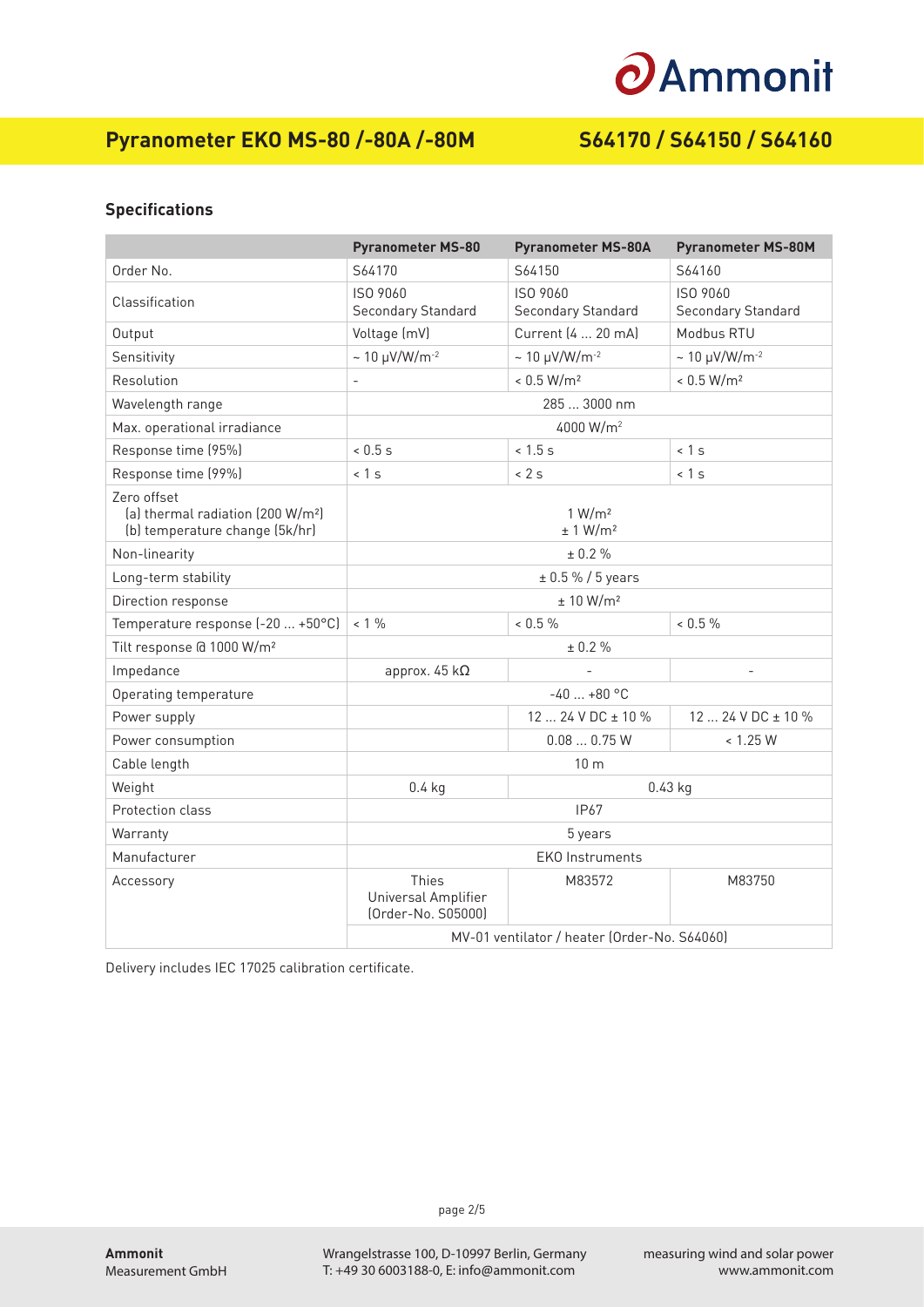

72 mm

16 mm

# **Pyranometer EKO MS-80 /-80A /-80M S64170 / S64150 / S64160**



page 3/5

Wrangelstrasse 100, D-10997 Berlin, Germany T: +49 30 6003188-0, E: info@ammonit.com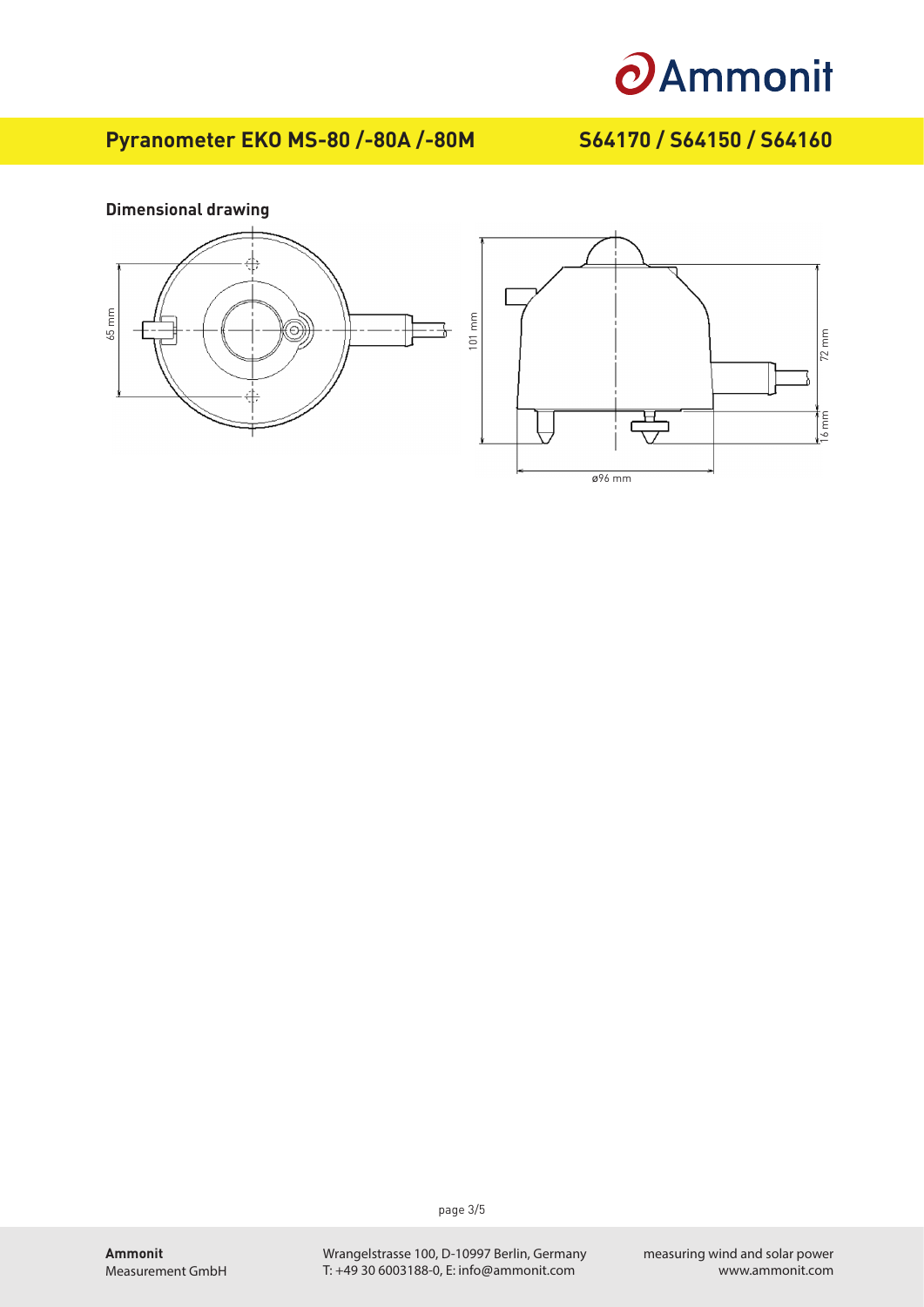# **O**Ammonit

# **Pyranometer EKO MS-80 /-80A /-80M S64170 / S64150 / S64160**

### **Connecting EKO MS-80A to Ammonit Meteo-40 data loggers**

## **MS-80A**

| <b>Sensor</b>                      | Wire Colour (EKO) | <b>Meteo-40 Analog Voltage</b> | <b>Supply Sensor</b> |
|------------------------------------|-------------------|--------------------------------|----------------------|
| Solar irradiance<br>Output voltage | white             | Ax                             |                      |
| GND                                |                   | Bx                             |                      |
| Supply                             | brown             |                                | 14 V DC              |
|                                    | shield            | Earth                          |                      |



page 4/5